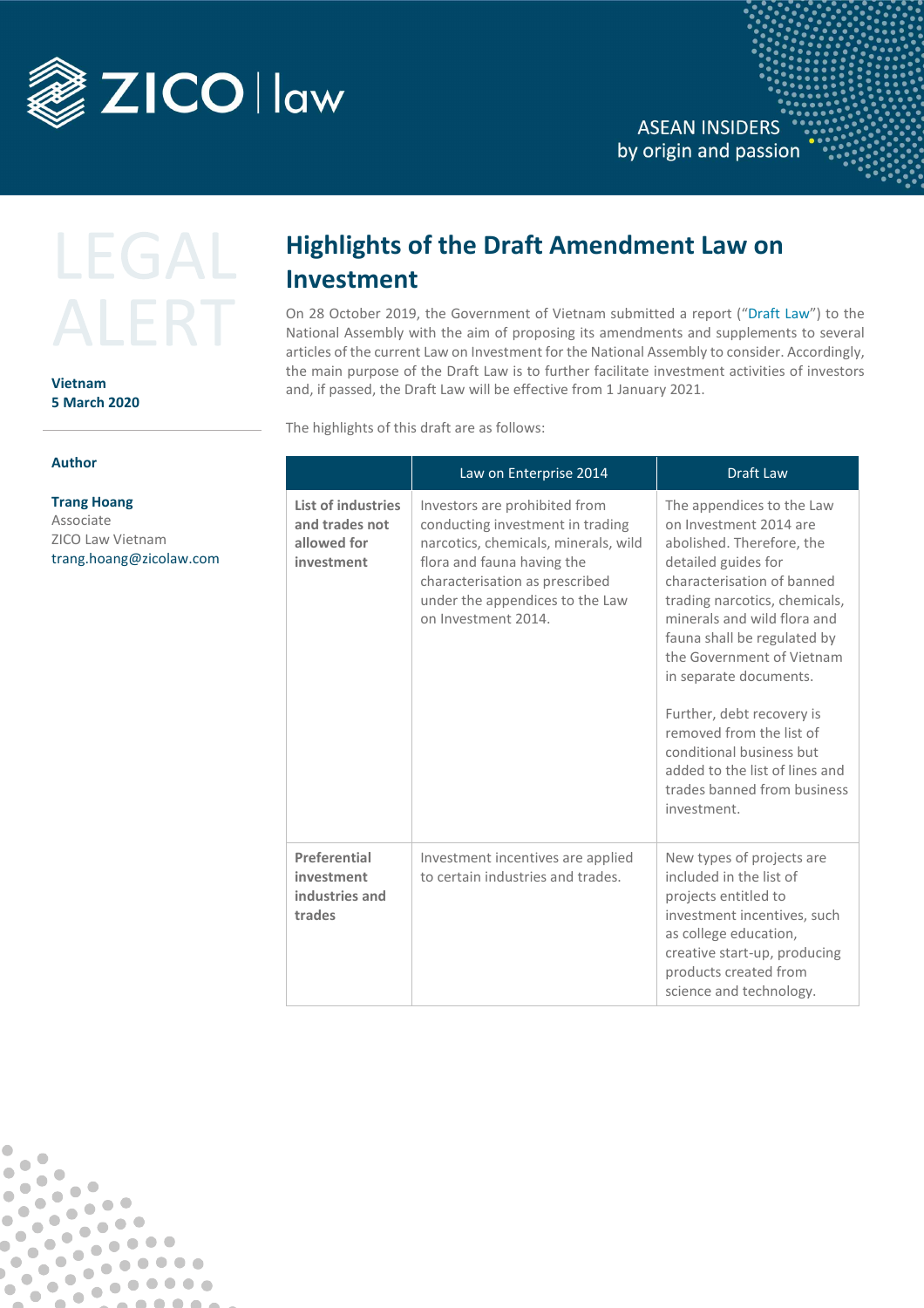|                                                                    | $\bullet^\bullet$                                                                                                                                                                                                                                                                                                                                                                                                                                                                                                                                                                                                                                                                                                                                                                                                                                                                                     |                                                                                                                                                                                                                                                                                                                                                                                                                                                                                                                                                                                                                                                                             |  |  |  |
|--------------------------------------------------------------------|-------------------------------------------------------------------------------------------------------------------------------------------------------------------------------------------------------------------------------------------------------------------------------------------------------------------------------------------------------------------------------------------------------------------------------------------------------------------------------------------------------------------------------------------------------------------------------------------------------------------------------------------------------------------------------------------------------------------------------------------------------------------------------------------------------------------------------------------------------------------------------------------------------|-----------------------------------------------------------------------------------------------------------------------------------------------------------------------------------------------------------------------------------------------------------------------------------------------------------------------------------------------------------------------------------------------------------------------------------------------------------------------------------------------------------------------------------------------------------------------------------------------------------------------------------------------------------------------------|--|--|--|
|                                                                    |                                                                                                                                                                                                                                                                                                                                                                                                                                                                                                                                                                                                                                                                                                                                                                                                                                                                                                       |                                                                                                                                                                                                                                                                                                                                                                                                                                                                                                                                                                                                                                                                             |  |  |  |
|                                                                    |                                                                                                                                                                                                                                                                                                                                                                                                                                                                                                                                                                                                                                                                                                                                                                                                                                                                                                       |                                                                                                                                                                                                                                                                                                                                                                                                                                                                                                                                                                                                                                                                             |  |  |  |
|                                                                    |                                                                                                                                                                                                                                                                                                                                                                                                                                                                                                                                                                                                                                                                                                                                                                                                                                                                                                       |                                                                                                                                                                                                                                                                                                                                                                                                                                                                                                                                                                                                                                                                             |  |  |  |
|                                                                    |                                                                                                                                                                                                                                                                                                                                                                                                                                                                                                                                                                                                                                                                                                                                                                                                                                                                                                       |                                                                                                                                                                                                                                                                                                                                                                                                                                                                                                                                                                                                                                                                             |  |  |  |
|                                                                    |                                                                                                                                                                                                                                                                                                                                                                                                                                                                                                                                                                                                                                                                                                                                                                                                                                                                                                       |                                                                                                                                                                                                                                                                                                                                                                                                                                                                                                                                                                                                                                                                             |  |  |  |
| Conditional<br>access to the<br>market for<br>foreign<br>investors | Not regulated.                                                                                                                                                                                                                                                                                                                                                                                                                                                                                                                                                                                                                                                                                                                                                                                                                                                                                        | The Draft Law adds a new<br>legal notion<br>being "conditional access to<br>the market for foreign<br>investors". Accordingly, the<br>Government shall<br>promulgate the list of<br>industries and trades with<br>conditional market access of<br>foreign investors, including:<br>• the business lines where<br>the foreign investors not<br>allowed to access to the<br>market; and<br>• the business lines where<br>the foreign investors<br>allowed to access markets<br>with conditions.<br>For business lines which are<br>not on the abovementioned<br>lists, the conditions for<br>market access for foreign<br>investors are the same as for<br>the domestic ones. |  |  |  |
| <b>Registration of</b><br>M&A by foreign<br>investors              | M&A approval must be obtained by<br>foreign investors before<br>contributing capital, purchasing<br>shares or part of capital<br>contribution in a company in<br>Vietnam in the two following cases:<br>• The target company engages in<br>business lines conditional to<br>foreign investors; and<br>• The capital contribution or<br>purchase of shares or portion of<br>capital contribution results in the<br>foreign ownership of 51% or<br>more of the charter capital of<br>the said target company.<br>In practice, due to the unclear<br>aforementioned provisions, the<br>licensing authorities usually<br>requires investors to obtain M&A<br>approval where there has been any<br>transaction in relation to the capital<br>contribution, shares acquisition of<br>the foreign investors despite the<br>ownership ratio of foreign investors<br>remain the same in the target<br>company. | The Draft Law clarifies that<br>foreign investors do not<br>have to register their capital<br>contribution, shares<br>acquisition if the ownership<br>ratio of foreign investors<br>remaining the same in the<br>relevant company.                                                                                                                                                                                                                                                                                                                                                                                                                                          |  |  |  |

**PARK OF PRINT**